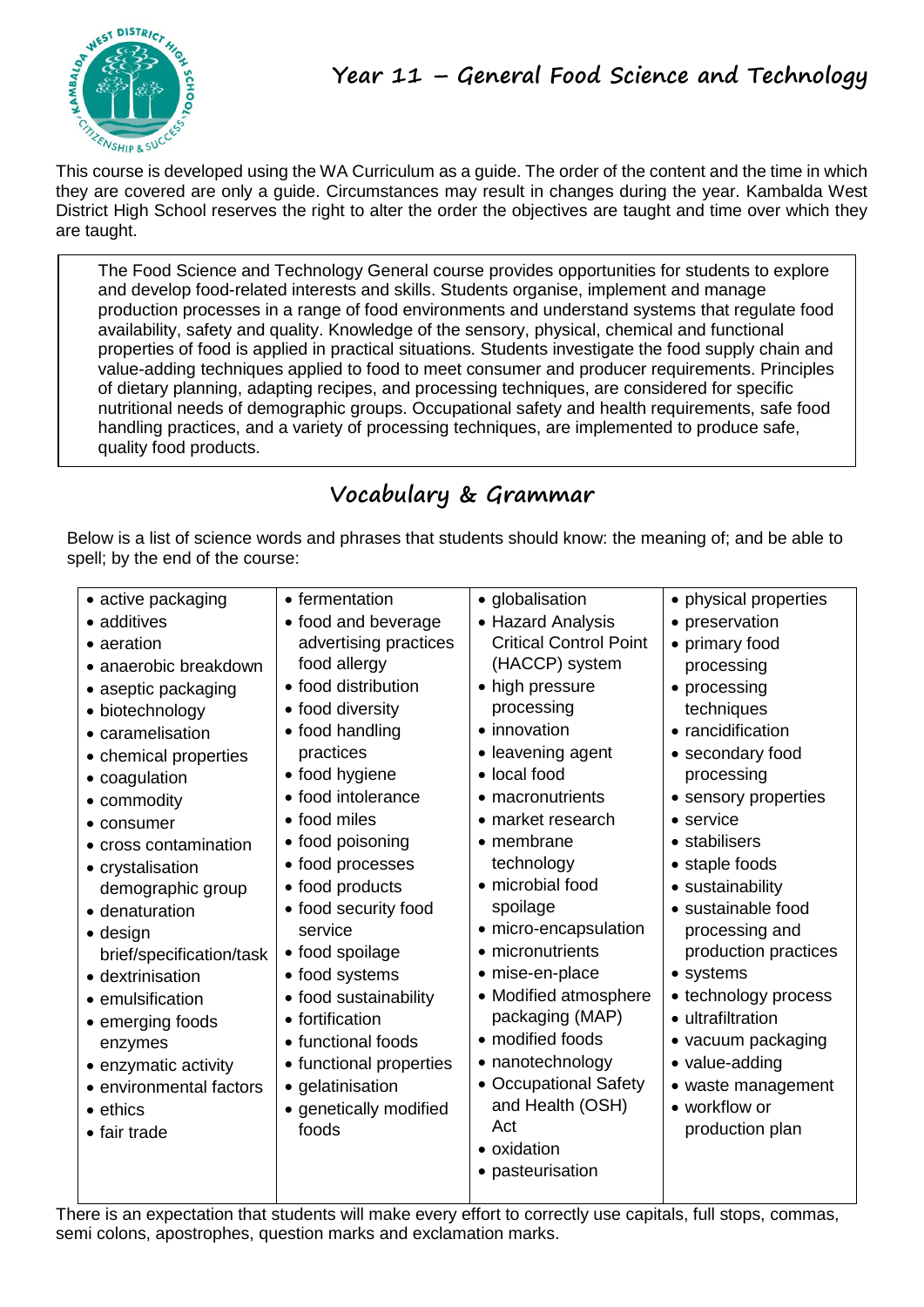# **Topics**

The Year 11 syllabus is divided into two units, each of one semester duration, which are typically delivered as a pair. Unit 1 focusses on food choices and health, while Unit 2 focuses on Food for communities. For each unit, the content is organised into the following three topics:

## **Nature of food**

- This topic covers three areas of development:
	- $\circ$  Food as a commodity Food commodities come from many different sources and can be classified as either animal or plant and raw or processed. The continuous supply of food is achieved through safe and efficient primary and secondary processes that convert raw food into quality food products.
	- $\circ$  Properties of food Foods are complex mixtures of substances composed of nutrients and chemical compounds. These mixtures, and how they are combined and processed, give foods their sensory and physical properties.
	- o Nutrition Ensuring a balanced diet appropriate to individual needs requires an understanding of food values, the food source, the role of specific macronutrients in the body and the balance required for optimal health. Food selection models, Australian Dietary Guidelines and goal setting are used to achieve nutritional health and evaluate food intake.

## **Processing food**

- This topic encompasses food products and processing systems.
	- o The technology process is implemented to develop and create food products, services and systems. Product proposals are used to guide the technology process and evaluate the final outcome.
	- o Food production skills include a range of precision cuts, mise-en-place strategies, accurate measurement, selecting and adapting recipes, accurate food orders, production plans, service management and safe operational practices when working with food and equipment.
	- o Food handling skills and processing techniques are used to improve physical appearance, palatability, digestibility and the nutritional value of food products.

## **Food in society**

- This topic encompasses two areas of development:
	- $\circ$  Food issues Beliefs and values that relate to needs, wants, lifestyles, health and living standards underpin food issues of individuals and communities. Factors influencing food choices are often guided by cost, availability, family values, peer group and nutritional needs. Media, advertising and marketing practices also influence food choices, particularly those made by adolescents. These choices impact health, some of which are not desirable.
	- $\circ$  Laws and regulatory codes These relate to the legal processes which regulate the interaction between consumers and food-related enterprises. They include consumer associations work to influence policy, legislation and practices. Food handling practices, including the prevention of cross contamination, use of clean equipment and safe storage of raw and processed foods are regulated for health and safety of consumers and personnel in the food-related industry is another area of focus. Food labelling and packaging of raw and processed food and beverages in Australia is designed to protect and inform consumers when making food choices is also covered in this area.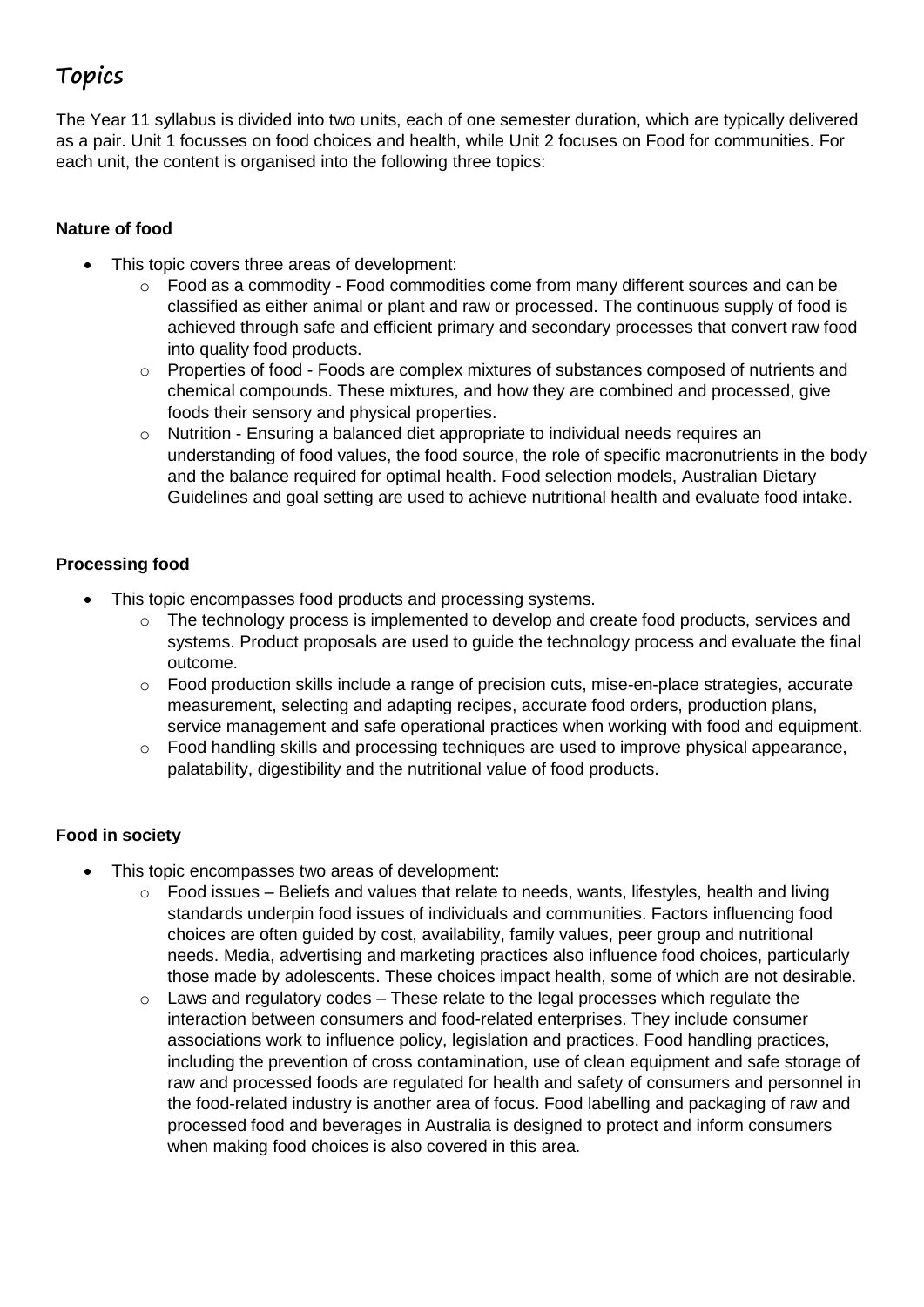

# **COURSE OUTLINE 2022 GENERAL FOOD SCIENCE AND TECHNOLOGY YEAR 11**

### **Semester 1 – UNIT 1**

| Week    | Topics/Syllabus                                                                                              | Assessment     | Resources |  |  |
|---------|--------------------------------------------------------------------------------------------------------------|----------------|-----------|--|--|
|         | Term 1                                                                                                       |                |           |  |  |
| 1       | Laws and regulatory codes                                                                                    | Task 1: Test-  |           |  |  |
|         | workplace regulations for safety and health                                                                  | Preparation    |           |  |  |
|         | protective clothing and footwear<br>$\circ$                                                                  | practices      |           |  |  |
|         | personal hygiene<br>$\circ$                                                                                  | (undertaken in |           |  |  |
|         | emergency procedures<br>$\circ$                                                                              | Week 2)        |           |  |  |
|         | safe food handling practices                                                                                 |                |           |  |  |
|         | safe storage of raw and processed foods<br>$\circ$                                                           |                |           |  |  |
|         | prevention of cross contamination<br>$\circ$                                                                 |                |           |  |  |
|         | clean equipment<br>$\circ$                                                                                   |                |           |  |  |
|         | Australian food labelling requirements                                                                       |                |           |  |  |
|         | nutrition information panel<br>$\circ$                                                                       |                |           |  |  |
|         | percentage labelling<br>$\circ$                                                                              |                |           |  |  |
|         | name and/or description of the food<br>$\circ$                                                               |                |           |  |  |
|         | food recall information<br>$\circ$                                                                           |                |           |  |  |
|         | information for allergy sufferers<br>$\circ$                                                                 |                |           |  |  |
|         | date marking<br>$\circ$                                                                                      |                |           |  |  |
|         | ingredients list<br>$\circ$                                                                                  |                |           |  |  |
|         | country of origin<br>$\circ$                                                                                 |                |           |  |  |
|         | barcode<br>$\circ$                                                                                           |                |           |  |  |
|         | weights and measures<br>$\circ$                                                                              |                |           |  |  |
|         | Food products and processing systems                                                                         |                |           |  |  |
|         | produce food products using raw and processed foods                                                          |                |           |  |  |
|         | demonstrate mise-en-place and precision cutting<br>$\circ$                                                   |                |           |  |  |
|         | skills                                                                                                       |                |           |  |  |
| $2 - 4$ | Nutrition                                                                                                    |                |           |  |  |
|         | food sources and functions of nutrients and water in the                                                     |                |           |  |  |
|         | body                                                                                                         |                |           |  |  |
|         | protein<br>$\circ$                                                                                           |                |           |  |  |
|         | carbohydrates<br>$\circ$                                                                                     |                |           |  |  |
|         | vitamins<br>$\circ$                                                                                          |                |           |  |  |
|         | minerals<br>$\circ$                                                                                          |                |           |  |  |
|         | lipids<br>$\circ$                                                                                            |                |           |  |  |
|         | importance of a balanced diet and the consumption of a                                                       |                |           |  |  |
|         | wide variety of foods for health                                                                             |                |           |  |  |
|         | use of food selection models and guides to evaluate diets<br>Healthy Eating Pyramid (Nutrition Australia May |                |           |  |  |
|         | $\circ$                                                                                                      |                |           |  |  |
|         | 2015)<br>The Australian Guide to Healthy Eating                                                              |                |           |  |  |
|         | $\circ$<br><b>Australian Dietary Guidelines</b><br>$\circ$                                                   |                |           |  |  |
|         | nutritional requirements of adolescents                                                                      |                |           |  |  |
|         | protein<br>$\circ$                                                                                           |                |           |  |  |
|         | calcium<br>$\Omega$                                                                                          |                |           |  |  |
|         | iron<br>$\circ$                                                                                              |                |           |  |  |
| 5       | Food as a commodity                                                                                          |                |           |  |  |
|         | classification of food                                                                                       |                |           |  |  |
|         | animal<br>$\circ$                                                                                            |                |           |  |  |
|         | plant<br>$\circ$                                                                                             |                |           |  |  |
|         | raw<br>$\circ$                                                                                               |                |           |  |  |
|         | processed<br>$\circ$                                                                                         |                |           |  |  |
|         | economic and environmental considerations when                                                               |                |           |  |  |
|         | purchasing locally produced commodities                                                                      |                |           |  |  |
|         | food availability<br>$\circ$                                                                                 |                |           |  |  |
|         | cost<br>$\circ$                                                                                              |                |           |  |  |
|         | 'food miles'<br>$\circ$                                                                                      |                |           |  |  |
|         | packaging<br>$\circ$                                                                                         |                |           |  |  |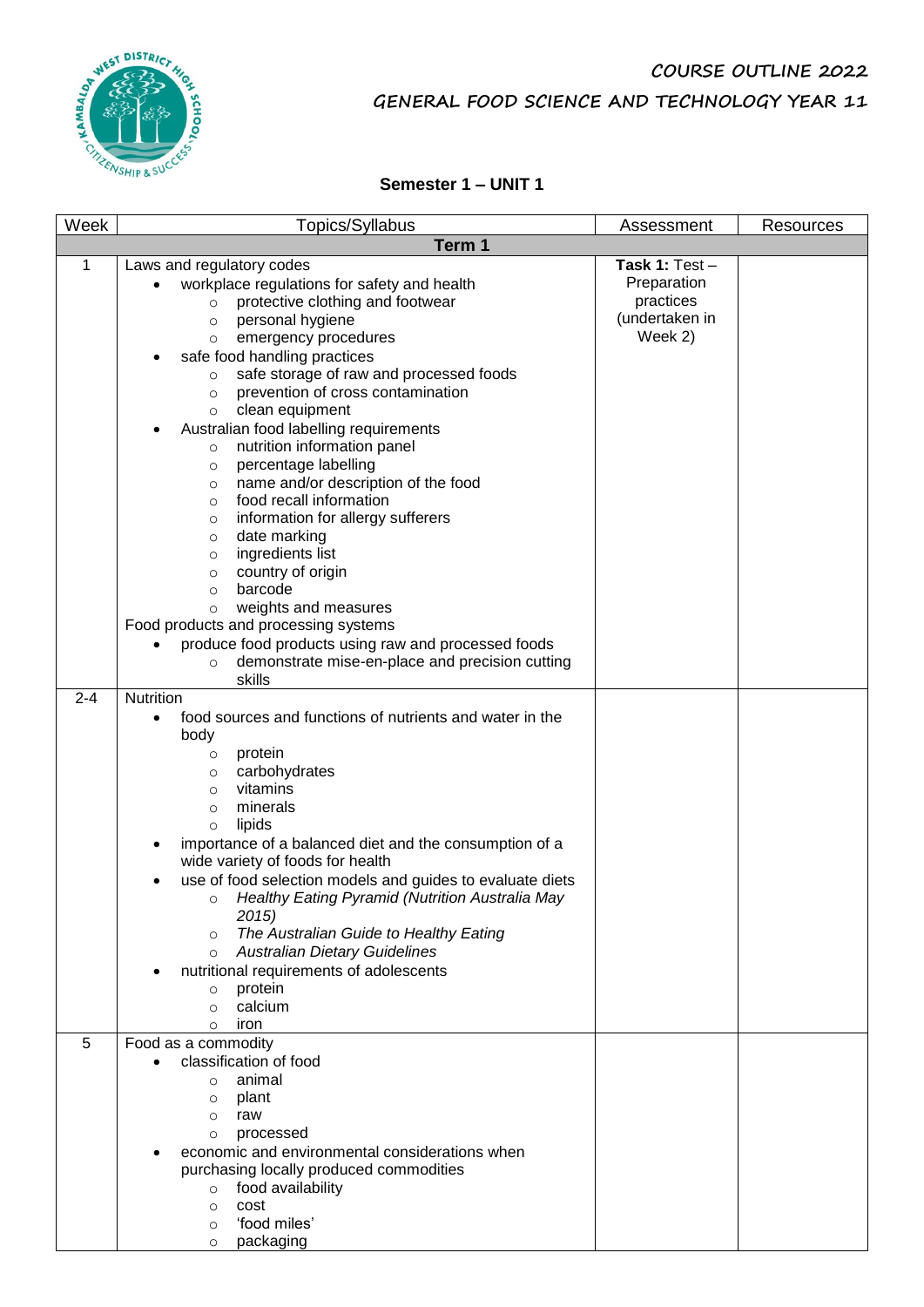|          | waste<br>$\circ$                                                                            |                                  |  |
|----------|---------------------------------------------------------------------------------------------|----------------------------------|--|
|          | staple food commodities readily available in Australia                                      |                                  |  |
|          | factors that affect the supply of staple food                                               |                                  |  |
|          | food availability<br>$\circ$                                                                |                                  |  |
|          | cost<br>$\circ$                                                                             |                                  |  |
|          | climate or seasons<br>O                                                                     |                                  |  |
|          | natural disasters<br>O                                                                      |                                  |  |
| $6 - 8$  | Properties of food                                                                          | Task 3: Food                     |  |
|          | sensory properties that influence selection and use of raw                                  | Choices                          |  |
|          | and processed food                                                                          |                                  |  |
|          | appearance<br>O                                                                             |                                  |  |
|          | texture<br>O                                                                                |                                  |  |
|          | aroma<br>O                                                                                  |                                  |  |
|          | flavour<br>$\circ$                                                                          |                                  |  |
|          | sound<br>$\circ$                                                                            |                                  |  |
|          | physical properties that influence selection and use of raw                                 |                                  |  |
|          | and processed food                                                                          |                                  |  |
|          | size<br>$\circ$                                                                             |                                  |  |
|          | shape<br>$\circ$<br>colour                                                                  |                                  |  |
|          | $\circ$<br>volume<br>$\circ$                                                                |                                  |  |
|          | viscosity<br>$\circ$                                                                        |                                  |  |
|          | effects of processing techniques on sensory and physical                                    |                                  |  |
|          | properties of food                                                                          |                                  |  |
|          | change in appearance<br>$\circ$                                                             |                                  |  |
|          | change in texture<br>$\circ$                                                                |                                  |  |
|          | change in flavour<br>$\circ$                                                                |                                  |  |
| $9 - 10$ | Food products and processing systems                                                        |                                  |  |
|          | investigate a raw and a processed food product                                              |                                  |  |
|          | use<br>$\circ$                                                                              |                                  |  |
|          | nutrition<br>O                                                                              |                                  |  |
|          | cost<br>$\circ$                                                                             |                                  |  |
|          | shelf life<br>O                                                                             |                                  |  |
|          | devise food products using raw and processed foods                                          |                                  |  |
|          | interpret recipes<br>$\circ$                                                                |                                  |  |
|          | adapt recipes to suit a purpose<br>$\circ$<br>cost recipes                                  |                                  |  |
|          | $\circ$<br>organise food orders and production plans<br>$\circ$                             |                                  |  |
|          | produce food products using raw and processed foods                                         |                                  |  |
|          | demonstrate teamwork skills, such as<br>$\circ$                                             |                                  |  |
|          | communication and collaboration                                                             |                                  |  |
|          | measure ingredients using Australian Standard<br>O                                          |                                  |  |
|          | metric measurement                                                                          |                                  |  |
|          | demonstrate various methods of cooking<br>$\circ$                                           |                                  |  |
|          | present safe, quality, palatable food<br>$\circ$                                            |                                  |  |
|          | evaluate food products developed from raw and processed                                     |                                  |  |
|          | foods                                                                                       |                                  |  |
|          | the effectiveness of skills, practices or processes<br>$\circ$                              |                                  |  |
|          | use of relevant terminology<br>$\circ$                                                      |                                  |  |
|          | Term <sub>2</sub>                                                                           |                                  |  |
| $1 - 2$  | Food products and processing systems<br>produce food products using raw and processed foods | Task 2: Celebrate<br>local foods |  |
|          | select and safely use appropriate equipment, such<br>$\circ$                                |                                  |  |
|          | as knives and hot surfaces                                                                  |                                  |  |
|          | demonstrate mise-en-place and precision cutting<br>$\circ$                                  |                                  |  |
|          | skills                                                                                      |                                  |  |
|          | demonstrate safe food handling practices<br>$\circ$                                         |                                  |  |
|          | devise food products using raw and processed foods                                          |                                  |  |
|          | adapt recipes to suit a purpose                                                             |                                  |  |
|          | evaluate food products developed from raw and processed                                     |                                  |  |
|          | foods                                                                                       |                                  |  |
|          | sensory properties<br>$\circ$                                                               |                                  |  |
| $3 - 4$  | Food issues                                                                                 | Task 4: A food                   |  |
|          |                                                                                             |                                  |  |
|          | environmental issues that arise from food and lifestyle                                     | advertisement                    |  |
|          | choices<br>food availability                                                                |                                  |  |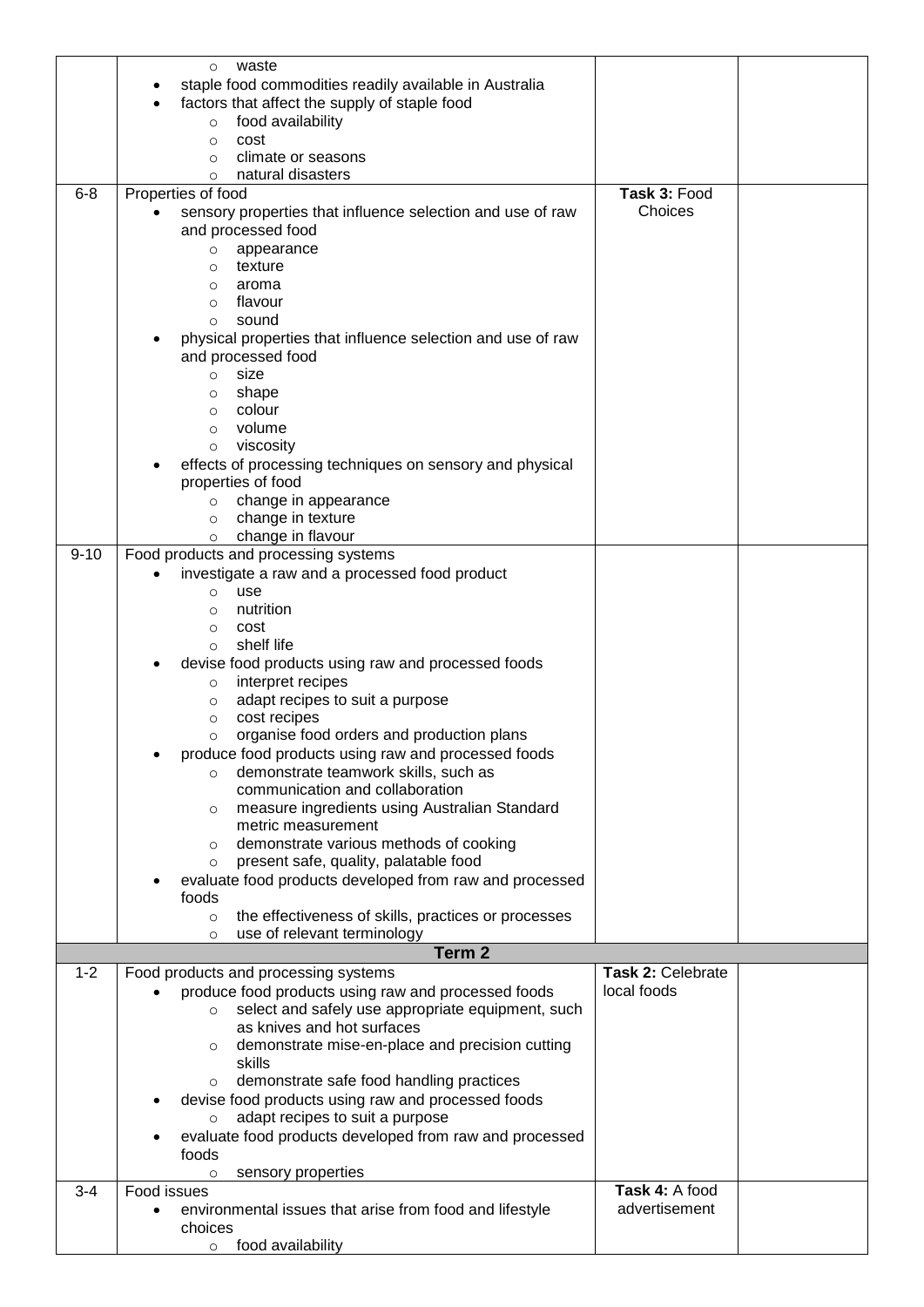| packaging<br>$\circ$<br>recycling and waste<br>$\circ$<br>factors that influence food choices<br>cost<br>$\Omega$<br>food availability<br>$\Omega$<br>family characteristics<br>$\Omega$<br>peer group<br>$\circ$<br>nutritional value<br>$\Omega$<br>influences on adolescent food choices<br>use of celebrities, media practices, including<br>$\circ$<br>music, body image, colour, fonts and graphics,<br>and food styling techniques to market food<br>products<br>advertising<br>$\circ$<br>marketing<br>$\circ$<br>$5-6$<br>Food products and processing systems<br>investigate staple food products<br>use<br>$\circ$<br>nutrition<br>$\Omega$<br>cost<br>$\circ$ | $\circ$  | 'food miles' |  |  |
|---------------------------------------------------------------------------------------------------------------------------------------------------------------------------------------------------------------------------------------------------------------------------------------------------------------------------------------------------------------------------------------------------------------------------------------------------------------------------------------------------------------------------------------------------------------------------------------------------------------------------------------------------------------------------|----------|--------------|--|--|
|                                                                                                                                                                                                                                                                                                                                                                                                                                                                                                                                                                                                                                                                           |          |              |  |  |
|                                                                                                                                                                                                                                                                                                                                                                                                                                                                                                                                                                                                                                                                           |          |              |  |  |
|                                                                                                                                                                                                                                                                                                                                                                                                                                                                                                                                                                                                                                                                           |          |              |  |  |
|                                                                                                                                                                                                                                                                                                                                                                                                                                                                                                                                                                                                                                                                           |          |              |  |  |
|                                                                                                                                                                                                                                                                                                                                                                                                                                                                                                                                                                                                                                                                           |          |              |  |  |
|                                                                                                                                                                                                                                                                                                                                                                                                                                                                                                                                                                                                                                                                           |          |              |  |  |
|                                                                                                                                                                                                                                                                                                                                                                                                                                                                                                                                                                                                                                                                           |          |              |  |  |
|                                                                                                                                                                                                                                                                                                                                                                                                                                                                                                                                                                                                                                                                           |          |              |  |  |
|                                                                                                                                                                                                                                                                                                                                                                                                                                                                                                                                                                                                                                                                           |          |              |  |  |
|                                                                                                                                                                                                                                                                                                                                                                                                                                                                                                                                                                                                                                                                           |          |              |  |  |
|                                                                                                                                                                                                                                                                                                                                                                                                                                                                                                                                                                                                                                                                           |          |              |  |  |
|                                                                                                                                                                                                                                                                                                                                                                                                                                                                                                                                                                                                                                                                           |          |              |  |  |
|                                                                                                                                                                                                                                                                                                                                                                                                                                                                                                                                                                                                                                                                           |          |              |  |  |
|                                                                                                                                                                                                                                                                                                                                                                                                                                                                                                                                                                                                                                                                           |          |              |  |  |
|                                                                                                                                                                                                                                                                                                                                                                                                                                                                                                                                                                                                                                                                           |          |              |  |  |
|                                                                                                                                                                                                                                                                                                                                                                                                                                                                                                                                                                                                                                                                           |          |              |  |  |
|                                                                                                                                                                                                                                                                                                                                                                                                                                                                                                                                                                                                                                                                           |          |              |  |  |
|                                                                                                                                                                                                                                                                                                                                                                                                                                                                                                                                                                                                                                                                           |          |              |  |  |
|                                                                                                                                                                                                                                                                                                                                                                                                                                                                                                                                                                                                                                                                           |          |              |  |  |
|                                                                                                                                                                                                                                                                                                                                                                                                                                                                                                                                                                                                                                                                           |          |              |  |  |
|                                                                                                                                                                                                                                                                                                                                                                                                                                                                                                                                                                                                                                                                           | $\Omega$ | shelf life   |  |  |
| <b>END OF SEMESTER 1</b>                                                                                                                                                                                                                                                                                                                                                                                                                                                                                                                                                                                                                                                  |          |              |  |  |

#### **Semester 2 – UNIT 2**

| Week     | Topics/Syllabus<br>Assessment<br>Resources                             |                  |  |  |  |
|----------|------------------------------------------------------------------------|------------------|--|--|--|
|          | Term <sub>2</sub>                                                      |                  |  |  |  |
| $7 - 8$  | Food as a commodity                                                    |                  |  |  |  |
|          | staple food commodities readily available in                           |                  |  |  |  |
|          | Australia                                                              |                  |  |  |  |
|          | factors that affect the supply of staple food                          |                  |  |  |  |
|          | food availability<br>$\circ$                                           |                  |  |  |  |
|          | cost<br>$\circ$                                                        |                  |  |  |  |
|          | climate or seasons<br>$\circ$                                          |                  |  |  |  |
|          | natural disasters<br>$\Omega$                                          |                  |  |  |  |
|          | primary and secondary processes used to convert                        |                  |  |  |  |
|          | raw commodities into safe, quality food products                       |                  |  |  |  |
| $9 - 10$ | Food products and processing systems                                   | Task 5: Staple   |  |  |  |
|          | Investigate staple food products                                       | food commodities |  |  |  |
|          | Use<br>$\circ$                                                         | investigation    |  |  |  |
|          | <b>Nutrition</b><br>$\circ$                                            |                  |  |  |  |
|          | Cost<br>$\circ$                                                        |                  |  |  |  |
|          | Shelf life<br>$\circ$                                                  |                  |  |  |  |
|          | Properties of food                                                     |                  |  |  |  |
|          | sensory properties that influence selection and use                    |                  |  |  |  |
|          | of staple food                                                         |                  |  |  |  |
|          | appearance<br>$\circ$                                                  |                  |  |  |  |
|          | texture<br>$\circ$                                                     |                  |  |  |  |
|          | aroma<br>$\circ$                                                       |                  |  |  |  |
|          | flavour<br>$\circ$                                                     |                  |  |  |  |
|          | sound<br>$\circ$                                                       |                  |  |  |  |
|          | physical properties that influence selection and use<br>of staple food |                  |  |  |  |
|          | size<br>$\Omega$                                                       |                  |  |  |  |
|          | shape<br>$\circ$                                                       |                  |  |  |  |
|          | colour<br>$\circ$                                                      |                  |  |  |  |
|          | volume<br>$\circ$                                                      |                  |  |  |  |
|          | viscosity<br>$\circ$                                                   |                  |  |  |  |
|          | Term <sub>3</sub>                                                      |                  |  |  |  |
| $1 - 2$  | Properties of food                                                     |                  |  |  |  |
|          | the effect of processing techniques on the sensory                     |                  |  |  |  |
|          | and physical properties of food                                        |                  |  |  |  |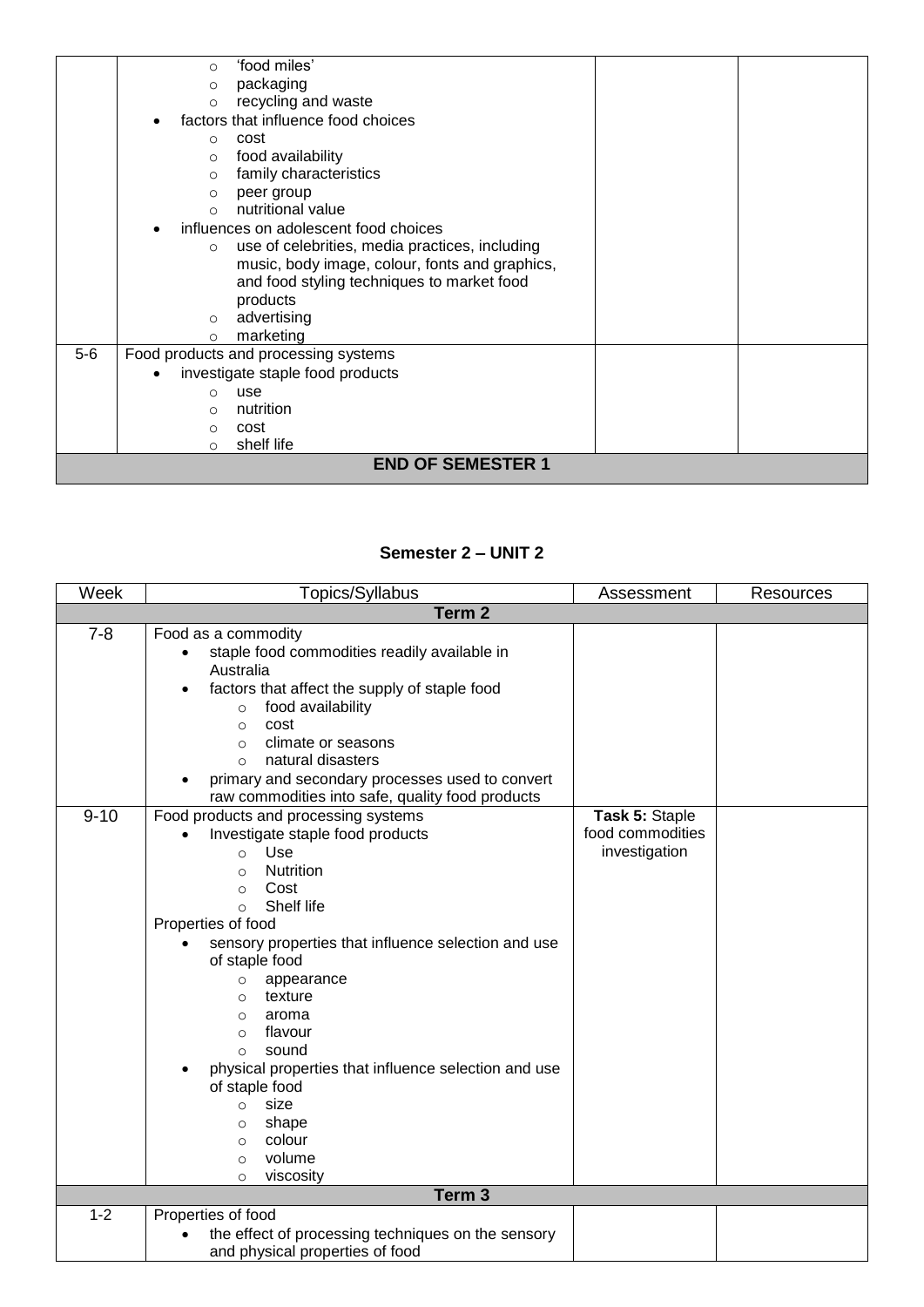|                | dry processing techniques<br>$\circ$                              |                      |  |
|----------------|-------------------------------------------------------------------|----------------------|--|
|                | Food products and processing systems                              |                      |  |
|                | produce food products using staple foods                          |                      |  |
|                | measure ingredients using Australian                              |                      |  |
|                | Standard metric measurement                                       |                      |  |
|                | demonstrate safe food handling practices                          |                      |  |
|                | $\circ$                                                           |                      |  |
|                | demonstrate dry processing techniques<br>O                        |                      |  |
|                | evaluate food products developed from staple                      |                      |  |
|                | foods                                                             |                      |  |
|                | product's sensory properties<br>$\circ$                           |                      |  |
|                |                                                                   |                      |  |
| $3-6$          | Properties of food                                                | Task 6: The big      |  |
|                | the effect of processing techniques on the sensory                | bake-off             |  |
|                | and physical properties of food                                   |                      |  |
|                | wet processing techniques<br>$\circ$                              |                      |  |
|                | Food products and processing systems                              |                      |  |
|                |                                                                   |                      |  |
|                | produce food products using staple foods                          |                      |  |
|                | select and safely use appropriate<br>$\circ$                      |                      |  |
|                | equipment                                                         |                      |  |
|                | demonstrate mise-en-place and precision<br>$\circ$                |                      |  |
|                | cutting skills                                                    |                      |  |
|                | demonstrate wet processing techniques<br>$\circ$                  |                      |  |
|                | evaluate food products developed from staple                      |                      |  |
|                | foods                                                             |                      |  |
|                | effective use of skills, practices or<br>$\circ$                  |                      |  |
|                |                                                                   |                      |  |
| $\overline{7}$ | processes<br>Nutrition                                            |                      |  |
|                |                                                                   |                      |  |
|                | food sources and role of macronutrients and water                 |                      |  |
|                | for health                                                        |                      |  |
|                | protein: complete and incomplete<br>$\circ$                       |                      |  |
|                | carbohydrates: starches, sugars, and fibre<br>$\circ$             |                      |  |
|                | or cellulose                                                      |                      |  |
|                | lipids: saturated fats and oils, and<br>$\circ$                   |                      |  |
|                | unsaturated fats and oils                                         |                      |  |
|                | macronutrient requirements depending on age and                   |                      |  |
|                |                                                                   |                      |  |
|                | lifestyle                                                         |                      |  |
|                | protein<br>$\circ$                                                |                      |  |
|                | carbohydrates<br>O                                                |                      |  |
|                |                                                                   |                      |  |
|                | lipids<br>O                                                       |                      |  |
| $8 - 9$        | Food issues                                                       | Task 7: Test         |  |
|                | health issues that arise from food choices                        | <b>Health Issues</b> |  |
|                | malnutrition<br>$\circ$                                           |                      |  |
|                | $\circ$                                                           |                      |  |
|                | underweight<br>$\circ$                                            |                      |  |
|                | overweight                                                        |                      |  |
|                | allergies<br>$\circ$                                              |                      |  |
|                | intolerances<br>$\circ$                                           |                      |  |
|                | <b>Nutrition</b>                                                  |                      |  |
|                | nutrition-related health conditions and the need for<br>$\bullet$ |                      |  |
|                | specialised diets                                                 |                      |  |
|                | coeliac<br>$\circ$                                                |                      |  |
|                | lactose intolerance<br>$\Omega$                                   |                      |  |
|                | use of the Australian Dietary Guidelines to evaluate              |                      |  |
|                | food choices                                                      |                      |  |
|                | Food products and processing systems                              |                      |  |
|                |                                                                   |                      |  |
|                | devise food products using staple foods                           |                      |  |
|                | adapt recipes to suit a purpose<br>$\circ$                        |                      |  |
| 10             | Properties of food                                                |                      |  |
|                | the effect of processing techniques on the sensory                |                      |  |
|                | and physical properties of food                                   |                      |  |
|                | microwave cooking<br>$\circ$                                      |                      |  |
|                | Food products and processing systems                              |                      |  |
|                | produce food products using staple foods                          |                      |  |
|                | demonstrate microwave cooking                                     |                      |  |
|                | evaluate food products developed from staple                      |                      |  |
|                | foods                                                             |                      |  |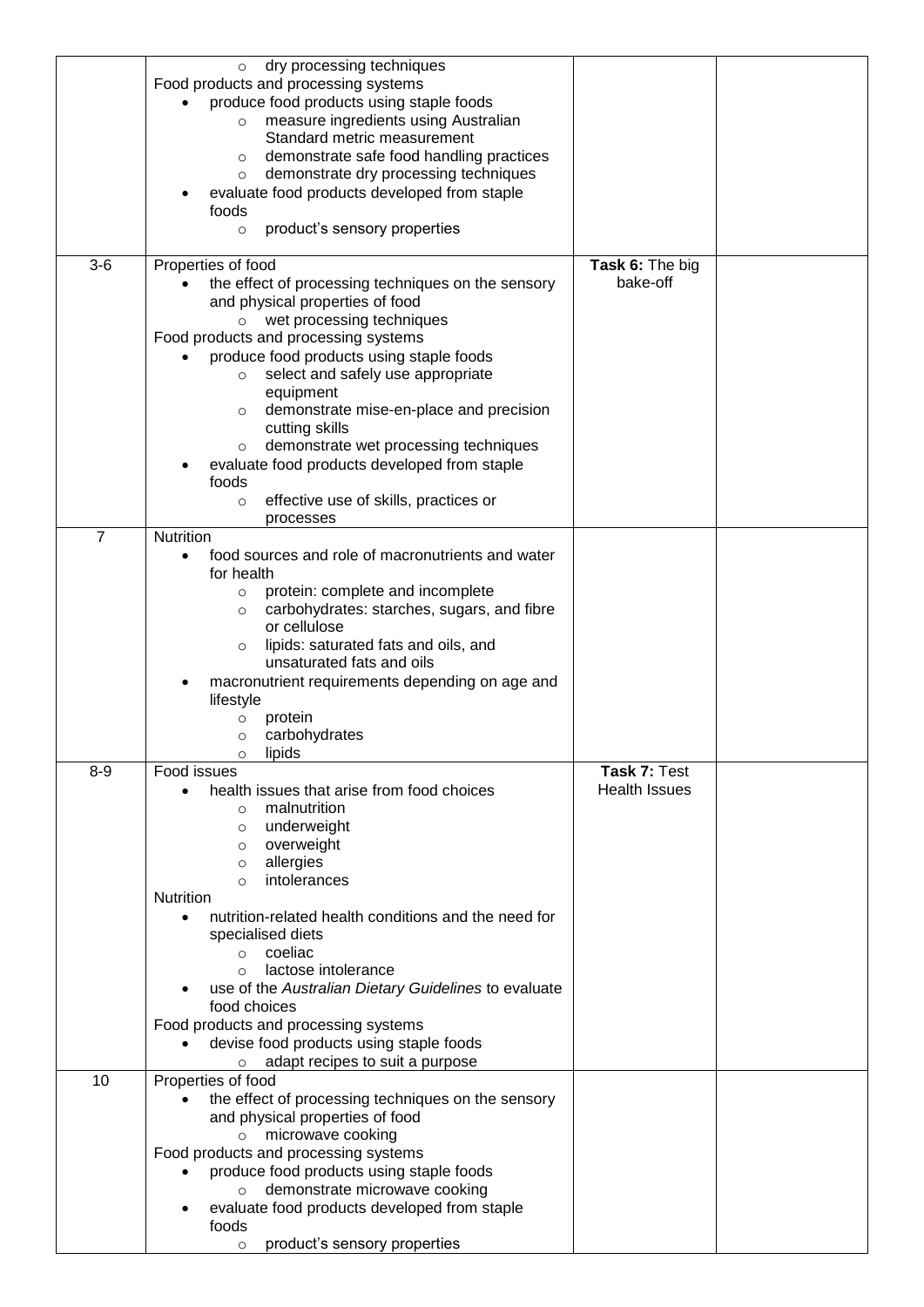|         | Term 4                                                  |                   |  |
|---------|---------------------------------------------------------|-------------------|--|
| $1 - 2$ | Food products and processing systems                    |                   |  |
|         | devise food products using staple foods                 |                   |  |
|         | cost recipes<br>$\circ$                                 |                   |  |
|         | produce food products using staple foods                |                   |  |
|         | present safe, quality, palatable food                   |                   |  |
|         | evaluate food products developed from staple            |                   |  |
|         | foods                                                   |                   |  |
|         | use of relevant terminology<br>$\circ$                  |                   |  |
|         | Laws and regulatory codes                               |                   |  |
|         | labelling requirements for food and beverage            |                   |  |
|         | products available in Australia                         |                   |  |
|         | nutrition information panel<br>$\circ$                  |                   |  |
|         | percentage labelling<br>$\circ$                         |                   |  |
|         | name and/or description of the food<br>$\circ$          |                   |  |
|         | food recall information<br>$\circ$                      |                   |  |
|         | information for allergy sufferers                       |                   |  |
|         | $\circ$<br>date marking                                 |                   |  |
|         | $\circ$<br>ingredients list                             |                   |  |
|         | $\circ$<br>country of origin                            |                   |  |
|         | $\circ$<br>barcode<br>$\circ$                           |                   |  |
|         | weights and measures<br>$\circ$                         |                   |  |
| 3       | Food issues                                             |                   |  |
|         | ethical influences on food choices, such as animal      |                   |  |
|         | welfare, fair trade, resource use and country of        |                   |  |
|         | origin                                                  |                   |  |
|         | Nutrition                                               |                   |  |
|         | reasons for vegetarian or vegan diets<br>٠              |                   |  |
|         | health<br>$\circ$                                       |                   |  |
|         | ethical values<br>$\circ$                               |                   |  |
|         | cultural<br>$\circ$                                     |                   |  |
|         | economic cost<br>$\circ$                                |                   |  |
| $4 - 5$ | Laws and regulatory codes                               | Task 8: A healthy |  |
|         | workplace regulations for safety and health             | food product      |  |
|         | protective clothing and footwear<br>$\circ$             |                   |  |
|         | signage for procedures and hazards<br>$\circ$           |                   |  |
|         | safe posture, including lifting, bending and<br>$\circ$ |                   |  |
|         | standing                                                |                   |  |
|         | emergency procedures                                    |                   |  |
|         | safe food handling practices                            |                   |  |
|         | safe storage and thawing of raw and<br>$\circ$          |                   |  |
|         | processed foods                                         |                   |  |
|         | prevention of cross contamination<br>$\circ$            |                   |  |
|         | clean equipment and work surfaces<br>$\circ$            |                   |  |
|         | Food products and processing systems                    |                   |  |
|         | devise food products using staple foods                 |                   |  |
|         | interpret recipes<br>$\circ$                            |                   |  |
|         | organise food orders and production plans<br>$\circ$    |                   |  |
|         | produce food products using staple foods                |                   |  |
|         | demonstrate teamwork skills, such as<br>$\circ$         |                   |  |
|         | planning and problem solving                            |                   |  |
|         | present safe, quality, palatable food<br>O              |                   |  |
|         | evaluate food products developed from staple            |                   |  |
|         | foods                                                   |                   |  |
|         | effective use of skills, practices or<br>$\circ$        |                   |  |
|         | processes                                               |                   |  |
|         | use of relevant terminology<br>$\circ$                  |                   |  |
|         | <b>END OF SEMESTER 2</b>                                |                   |  |